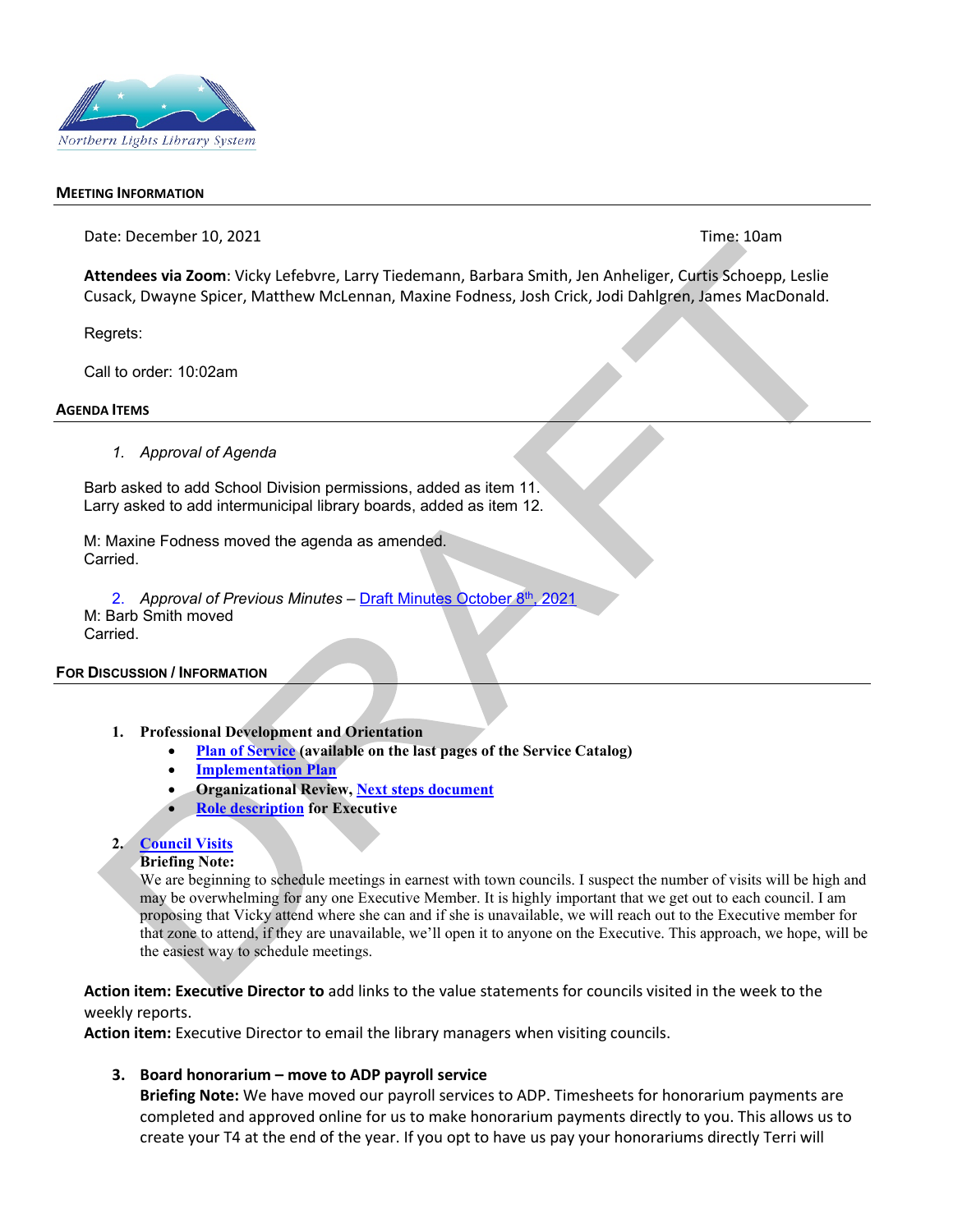provide you training on signing into the ADP system and submitting your timesheet for approval. Reimbursements for meals, mileage, or other expenses must be submitted separately.

Alternatively, we encourage you to allow us to send your honorariums to your municipality where they can pay you with any other honorariums you receive. The advantages of this are: 1) you will receive a single T4 rather than 1 from us and 1 from your municipality. 2) You do not need to learn and submit your meetings through ADP but can submit them to us on the same form as your meals/mileage and other expenses. [Reimbursement form.](https://nlls-my.sharepoint.com/:x:/g/personal/thampson_nlls_ab_ca/EY1g3s3c7uJIqQLmECa6PSIBCroqp5l_wKEhMO36uKaTzw?e=PRplJf)

Either method will work. Please contact Terri Hampson [thampson@nlls.ab.ca;](mailto:thampson@nlls.ab.ca) 780-545-4169 and let her know what method you'd like to use. She can get you setup.

# **4. [Financial Report](https://nlls-my.sharepoint.com/:x:/g/personal/thampson_nlls_ab_ca/EbTFr5doJ11Ghq85TDRew4gB8aOxWZ_5zHSoGr6YrATi0A?e=oSdBLk) for YTD** November

**Briefing Note:** On the Reserve/Bank Info tab, is now showing the Indigenous rollover amount which is in our operating account overall total. These totals are for Nov 30 ending, however a lot does come out of expenses in the first 2 weeks of Dec. SV of Bondiss still continues to be outstanding but all other Muni and Library levys have been paid in full. Book Allotment expenditures are a bit more compared with other years which is a good thing, the libraries are using it! The wage subsidy showing received in Nov was the Rupertsland partnership we had this year. We should, barring any disaster, be on par or close to even on budget by the end of the year.

**M:** Curtis Schoepp moved to accept the financial report. Carried.

#### **FOR DECISION**

## **5. Staff Christmas Gift**

Northern Lights Library System has generally provided staff with a Christmas gift of some kind. The funds for this have historically come from a tax credit we receive from our Employment Insurance payments. We are obligated by law to return the savings to staff in some fashion. We need to show this in our audit. The amount is ~\$1,600. Further to this, with our switch from Manulife to Equitable Life for insurance benefits we received a one-time \$1000 incentive from Equitable Life for marketing the change to staff. Using this as a Christmas benefit may be appropriate. Finally, given the pandemic staff have not had the opportunities generally afforded them for professional development. We have savings in that budget line. While we planned for a deficit in 2021 we are looking at a potential small surplus. We employ 25 staff (23 FTE).

**M:** Jenn Anheligher moved to spend up to \$2600 on gift cards for staff as a Christmas gift. Carried.

## **6. Board Chair Honorarium**

**Briefing Note:** The board chair receives an honorarium of \$150/meeting. Given the ability to Zoom in to council meetings Vicky has been wondering if this is too much. Is there an alternative honorarium structure we should consider for the Chair in light of our new technologies? Often council visits online are 20-30 minutes. One possible fee structure: \$150/meeting chaired, \$100/meeting as general participant, \$75/online meeting less than 60 minutes in length.

**M:** Larry Tiedemann moved \$150/meeting chaired, \$100/meeting as general participant, \$75/online meeting less than 60 minutes in length. Carried.

**Action item**: policy committee to update the honorarium policy as per the motion.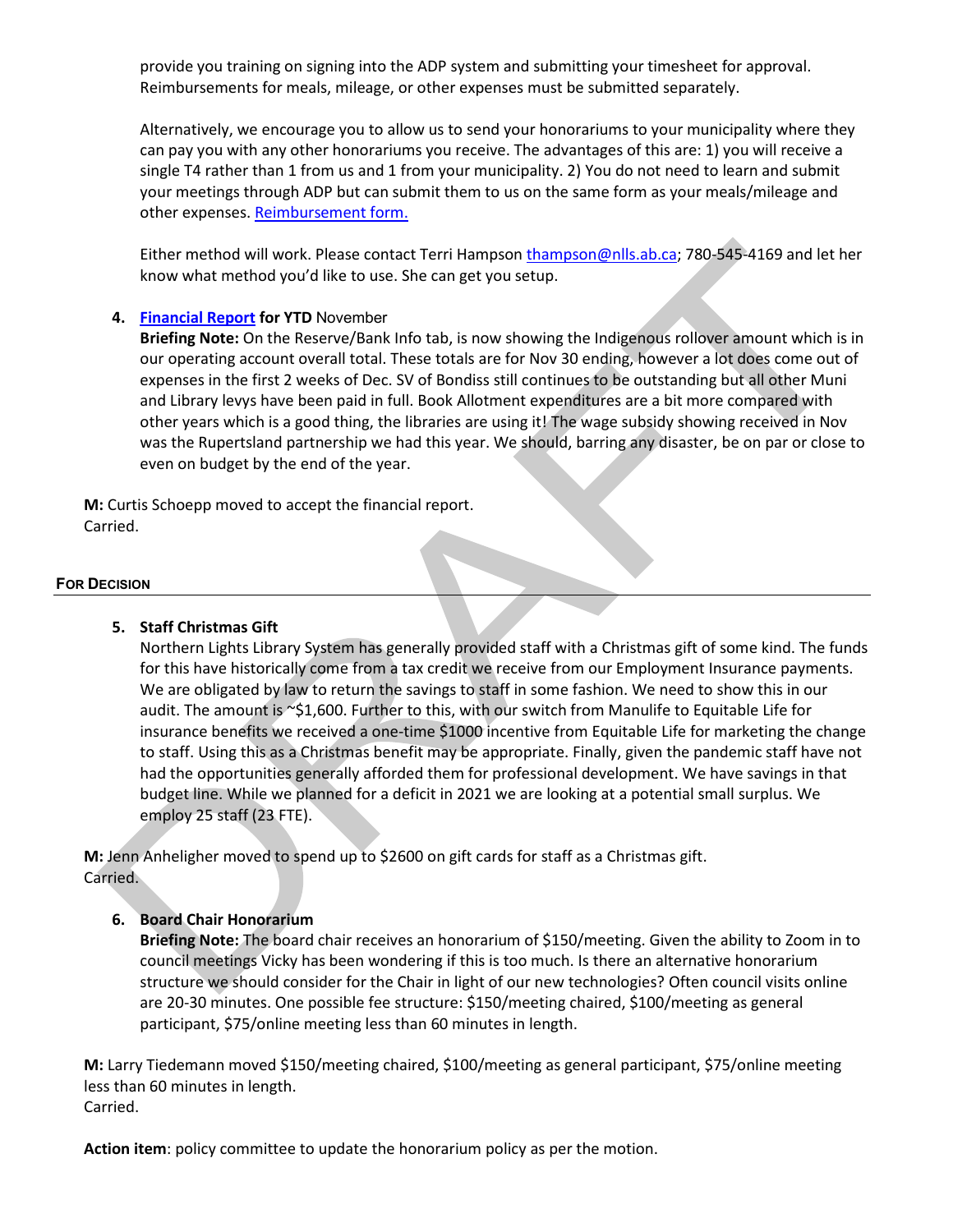## **7. Election of Treasurer**

**Briefing Note:** [By policy](https://nlls.libanswers.com/policies/faq/206137) "The role of the Treasurer is to work with administration to ensure the integrity of the Northern Lights Library System budget, to draft motions pursuant to the budget, and to ensure the budget reflects the strategic goals of the system. They act as liaison between system administration and the Executive Committee on matters of budget."

- 1<sup>st</sup> call for nominations from the floor Larry Teidemann self nominates Barb Seconded the nomination
- 2<sup>nd</sup> call for nominations from the floor None
- 3<sup>rd</sup> call for nominations from the floor None

# **Larry Teidemann was acclaimed as the Treasurer.**

**8. Election of Vice Chair**

**Briefing Note:** [By policy](https://nlls.libanswers.com/policies/faq/205634) "The Vice Chair, in the event of the absence or disability of the Chair, will assume and perform the duties and function of the Chair." We accept nominations from the floor for this position.

> 1<sup>st</sup> call for nominations from the floor Jenn Anheligher self-nominated as the vice-chair Barb seconded the nomination

2<sup>nd</sup> call for nominations from the floor None

3<sup>rd</sup> call for nominations from the floor None

# **Jenn Anheligher was acclaimed as the vice-chair.**

**9. Signing authority.**

**Briefing note:** [By policy](https://nlls.libanswers.com/policies/faq/205651) "Signing officers shall be the Executive Director or the Finance Officer, the Board Chairman, and two (2) others from the Executive Committee." We need a motion in our minutes to grant signing authority to two other board members besides Vicky.

*Dwayne Spicer moved to approve signing authority for James MacDonald as Executive Director; Terri Hampson as Finance Officer, Vicky Lefebvre as NLLS Board Chair, Jennifer Anheliger as NLLS Board Vice Chair and Maxine Fodness as NLLS Board Member; and to remove signing authority from any previously approved individuals not named in this motion. Carried.*